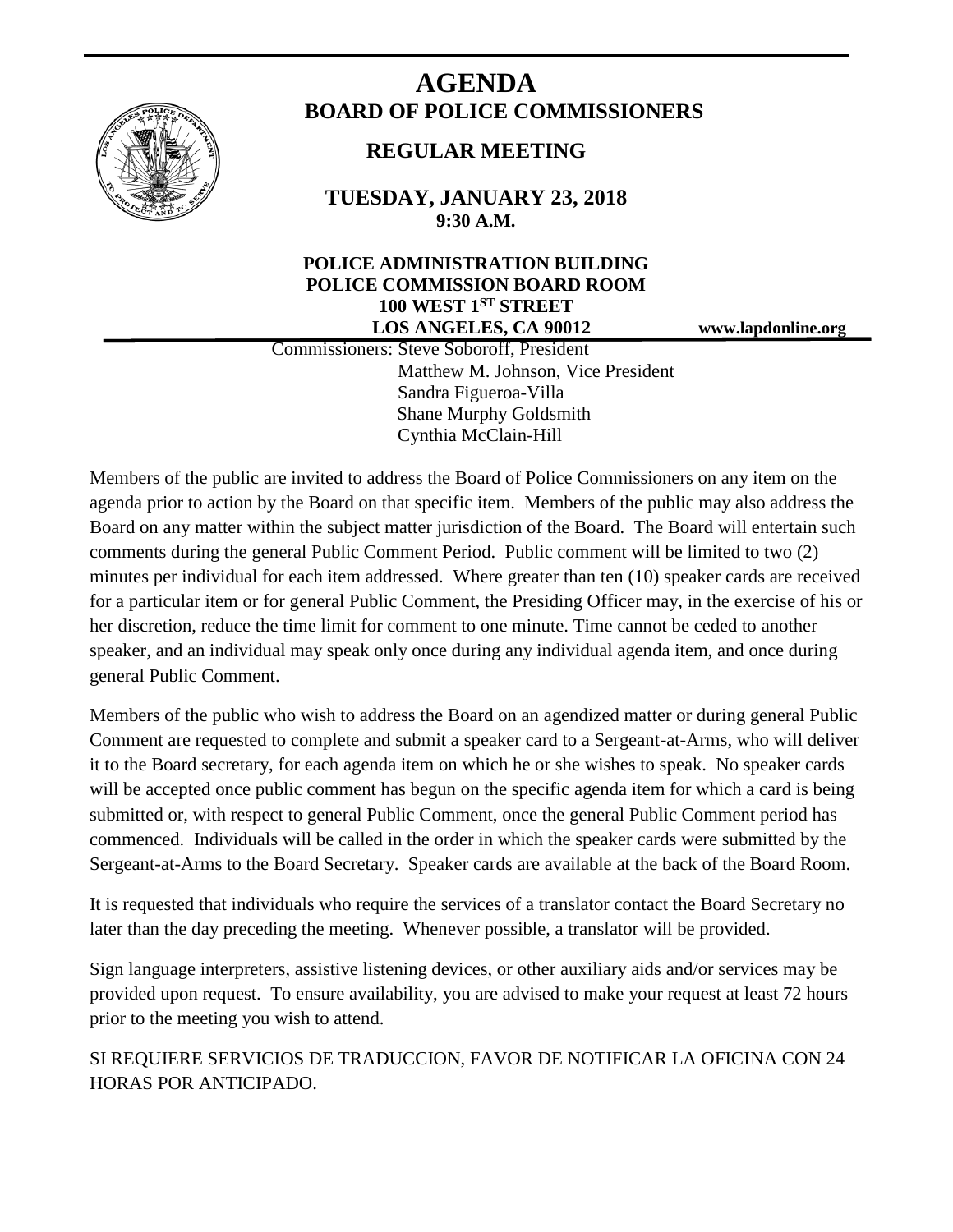#### 1. **CONSENT AGENDA ITEMS**

A. DEPARTMENT'S REPORT, dated January 18, 2018, relative to a monetary donation in the amount of \$840.00, from the Los Angeles Dodgers, LLC., to be utilized for food and recreational activities and events for the benefit of the Olympic Area Cadet Program, as, as set forth. **IDPC #18-0041** 

Recommendation(s) for Board action:

APPROVE the Department's report and ACCEPT the donation.

B. DEPARTMENT'S REPORT, dated, January 18, 2018, relative to a monetary donation in the amount of \$1,200.00, from the Los Angeles Philharmonic Association, to be utilized for food and recreational activities and events for the benefit of the Northeast Area Cadet Program, as set forth. [\[BPC #18-0042\]](http://www.lapdpolicecom.lacity.org/012318/BPC_18-0042.pdf)

Recommendation(s) for Board action:

APPROVE the Department's report and ACCEPT the donation.

C. DEPARTMENT'S REPORT, dated January 18, 2018, relative to a monetary donation in the amount of \$3,000.00, from the Van Nuys Station Fund, to be utilized for food and recreational activities and events for the benefit of the Van Nuys Area Cadet Program, as set forth. **IBPC #18-0043** 

Recommendation(s) for Board action:

APPROVE the Department's report and ACCEPT the donation.

D. DEPARTMENT'S REPORT, dated January 19, 2018, relative to a monetary donation in the amount of \$7,000.00, from the Supporters of Law Enforcement in Devonshire, to be utilized for food and recreational activities and events, for the benefit of the Devonshire Area, as set forth. [BPC [#18-0044\]](http://www.lapdpolicecom.lacity.org/012318/BPC_18-0044.pdf)

Recommendation(s) for Board action:

APPROVE the Department's report and ACCEPT the donation.

E. DEPARTMENT'S REPORT, dated January 19, 2018, relative to a monetary donation in the amount of \$1,560.00, from the Los Angeles Dodgers, LLC., to be utilized for food and recreational activities and events, for the benefit of the Northeast Area Cadet Program, as set forth. [\[BPC #18-0045\]](http://www.lapdpolicecom.lacity.org/012318/BPC_18-0045.pdf)

Recommendation(s) for Board action:

APPROVE the Department's report and ACCEPT the donation.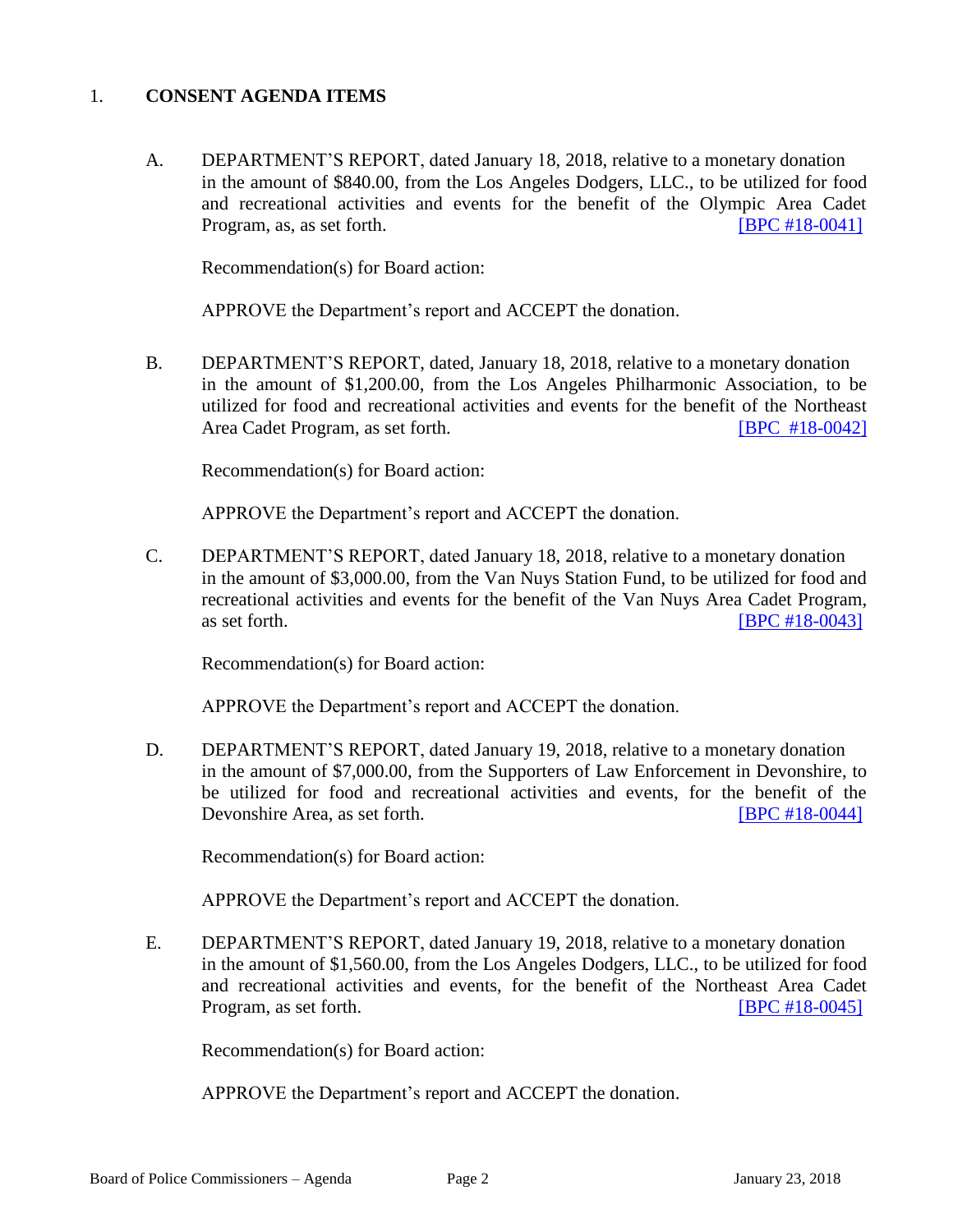F. DEPARTMENT'S REPORT, dated January 17, 2018, relative to the destruction of obsolete duplicate records for Southwest Area, as set forth. [\[BPC #18-0046\]](http://www.lapdpolicecom.lacity.org/012318/BPC_18-0046.pdf)

Recommendation(s) for Board action:

 APPROVE the Department's report and TRANSMIT to City Clerk, Records Management Officer.

G. DEPARTMENT'S REPORT, dated January 17, 2018, relative to the destruction of obsolete duplicate records for Hollenbeck Area, as set forth. [\[BPC #18-0047\]](http://www.lapdpolicecom.lacity.org/012318/BPC_18-0047.pdf) 

Recommendation(s) for Board action:

APPROVE the Department's report and TRANSMIT to City Clerk, Records Management Officer.

H. DEPARTMENT'S REPORT, dated January 17, 2018, relative to the destruction of obsolete original records for Commercial Crimes Division, as set forth.

[\[BPC #18-0048\]](http://www.lapdpolicecom.lacity.org/012318/BPC_18-0048.pdf)

Recommendation(s) for Board action:

 APPROVE the Department's report and TRANSMIT to City Clerk, Records Management Officer.

I. DEPARTMENT'S REPORT, dated January 17, 2018, relative to the destruction of obsolete original records for Northeast Area, as set forth. [\[BPC #18-0049\]](http://www.lapdpolicecom.lacity.org/012318/BPC_18-0049.pdf)

Recommendation(s) for Board action:

APPROVE the Department's report and TRANSMIT to City Clerk, Records Management Officer.

J. DEPARTMENT'S REPORT, dated January 17, 2018, relative to the destruction of obsolete duplicate records for Northeast Area, as set forth. [\[BPC #18-0050\]](http://www.lapdpolicecom.lacity.org/012318/BPC_18-0050.pdf)

Recommendation(s) for Board action:

APPROVE the Department's report and TRANSMIT to City Clerk, Records Management Officer.

# 2. **REGULAR AGENDA ITEMS**

A. DEPARTMENT'S VERBAL PRESENTATION AND DISCUSSION relative to the year-end 2017 Part 1 Crime Statistics.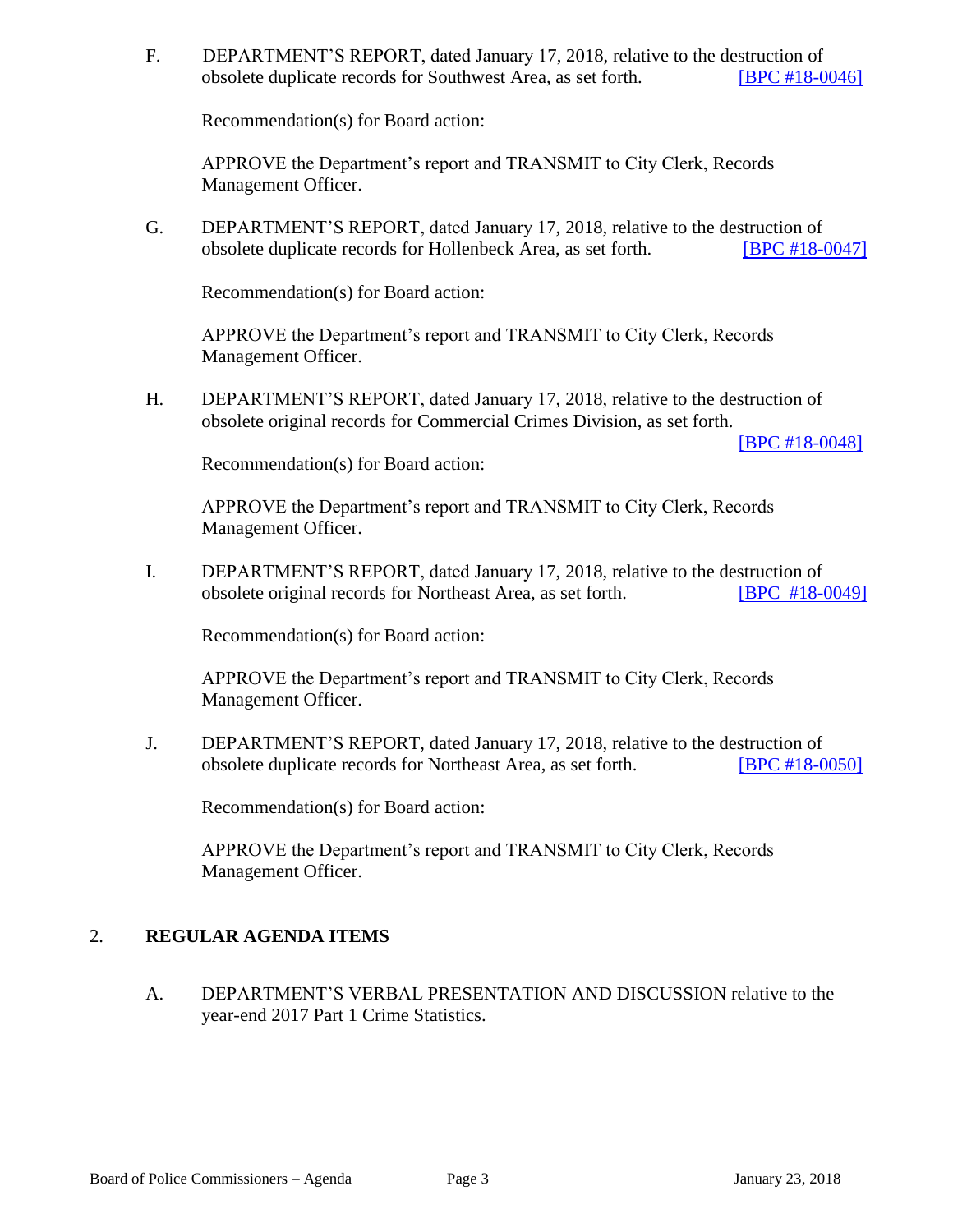B. DEPARTMENT'S REPORT, dated January 18, 2018, relative to the Supervisory Cross-Training and Mentoring Programs Follow-Up Report, as set forth. [BPC #18-0051]

Recommendation(s) for Board action:

APPROVE the Department's report.

C. DEPARTMENT'S REPORT, dated January 17, 2018, relative to the Operations West Bureau Digital In-Car Video System Audit, as set forth. **[\[BPC #18-0052\]](http://www.lapdpolicecom.lacity.org/012318/BPC_18-0052.pdf)** 

Recommendation(s) for Board action:

APPROVE the Department's report.

D. DEPARTMENT'S REPORT, dated January 17, 2018, relative to the Los Angeles Police Department's Fourth Quarter, 2017, Risk Management and Harm Reduction Strategy Status Report, as set forth. [\[BPC #18-0053\]](http://www.lapdpolicecom.lacity.org/012318/BPC_18-0053)

Recommendation(s) for Board action:

APPROVE the Department's report.

#### 3. **REPORT OF THE CHIEF OF POLICE**

- Significant Incidents and activities occurring during the period of January 16, 2018 through January 23, 2018
- Crime Statistics
- Recruitment/Reinstatement/Reassignment of Officers
- Department Personnel Strength
- Retirement Announcement

# 4. **PUBLIC COMMENT PERIOD**

#### **5. CLOSED SESSION ITEMS**

A. PUBLIC EMPLOYEE DISCIPLINE/DISMISSAL/RELEASE/PUBLIC EMPLOYEE PERFORMANCE EVALUATION. Officer Involved Shooting (OIS), Non-Tactical Unintentional Discharge (NTUD). Government Code Section 54957.

| 1. | <b>CONTINUED FROM JANUARY 16, 2018</b><br>$OIS$ #012-17<br>(Date of Occurrence $-2/08/17$<br><i>Involved Party – T. Francis</i> ) | One Police Officer III<br>One Police Officer II |
|----|-----------------------------------------------------------------------------------------------------------------------------------|-------------------------------------------------|
| 2. | OIS #011-17<br>(Date of Occurrence $-1/31/17$<br><i>Involved Party – D. Picart)</i>                                               | Two Police Officer II                           |
| 3. | $OIS$ #016-17<br>(Date of Occurrence $-3/6/17$<br><i>Involved Parties – S. Cooke</i> )                                            | Four Police Officer II                          |